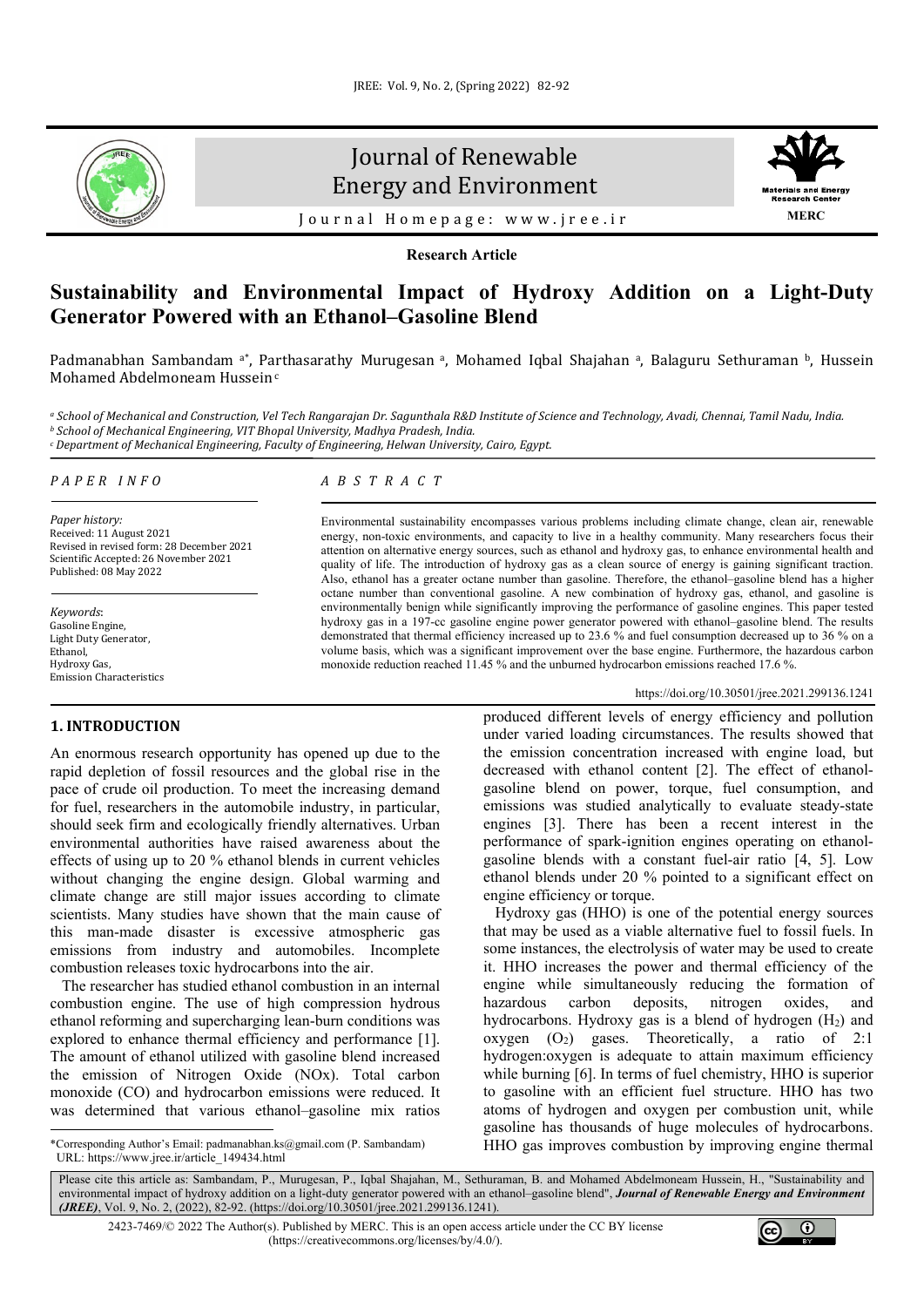efficiency and decreasing specific fuel consumption. Because hydrogen and oxygen atoms immediately interact, there are no ignition propagation delays owing to surface transit time. A greater velocity flame front shoots through the cylinder wall upon ignition. By boosting reaction rate and flame speed, HHO's heat energy is able to improve combustion efficiency [7]. It is used as a fuel made of hydrogen and oxygen gases. When heated to the auto-ignition temperature at 570 °C at atmospheric pressure with a ratio of 2:1 hydrogen:oxygen, hydroxy gas burns. When ignited, the gas combination turns to water vapor, releasing energy that drives the reaction at 242 kJ per mole of hydrogen. The quantity of heat produced is independent of combustion mode, although flame temperature changes [6]. Many researchers have been developing HHO as a potential engine enhancer for gasoline and diesel engines and other power source applications [8, 9].

 Plexiglas-based water-cooled variable compression gasoline-powered four-stroke engine using a potassium hydroxide electrolyte has been investigated for the experiment. The engine test findings indicate that the overall energy consumption decreases while the brake thermal efficiency improves as the flame velocity increases [10]. A simple novel HHO generator was employed to study the impact of adding HHO as an engine performance enhancement additive. The findings found that the thermal efficiency of the engine was improved by 10 %; fuel consumption was decreased by 35 %; and exhaust emissions were reduced nearly 15 % [10]. A single-cylinder engine confirmed that the novel device generated 25 % fuel savings, decreased exhaust temperature, and cut pollutants. A blend of HHO, air, and gasoline effectively decreased pollutant emissions and increased engine efficiency [11]. The unique blend was tested using a series of engine speeds. The emission of nitrogen oxides was cut by almost half. Additionally, the emission of CO was found to be decreased by 20 % and fuel usage was reduced by 25 % [12]. A HHO system that resulted in the overall improvement of 19 % for engine torque, a 14 % reduction in fuel consumption, and a nominal reduction in exhaust emissions [13]. Upon investigating various hydrogen concentrations, researchers have discovered that the CO emission rate did not change regardless of the concentration of hydrogen and that the hydrogen concentration might regulate the particle emission size [14].

 Apart from this, HHO gas is added to the gasoline engine and the quantity of gas fluctuates depending on the current supply. Brake thermal efficiency and specific fuel usage were enhanced under HHO [15]. A comprehensive review of hydrogen blended with enhanced natural gas was provided and an experimental study of hydrogen-natural gas was completed [16]. The process of making HHO using variations in current, voltage, temperature, chemical concentration, and reaction time was performed [17]. The study found a 35 % rise in HHO with little electrical energy and also, production rose upon increasing voltage, temperature, and alkaline electrolyte concentration. Because of its better combustion characteristics, hydrogen has been preferred [18].

 Furthermore, it was found that biodiesel generated combustion, reduced efficiency, raised carbon dioxide  $(CO<sub>2</sub>)$ emissions, and caused low combustion. In case of hydrogenbiodiesel, we can see a significant reduction in CO and HC emissions. In a study, 5-25 % HHO in air intake on a singlecylinder SI gasoline engine was evaluated. The findings revealed that when hydroxy levels increased, thermal efficiency and HC emissions also increased. Additionally, the findings revealed that NOx emissions increased as the percentage of HHO increased. The authors calculated the performance of a four-cylinder gasoline engine using an electronically controlled hydrogen injection system. The addition of hydrogen reduced cyclic engine fluctuation, according to the testing findings [19]. Accordingly, the engine performance was evaluated by mixing oxygen-hydrogen  $(H<sub>2</sub>/O<sub>2</sub>)$  with gasoline and liquefied petroleum gas. These experiments were conducted by varying the engine load and emission and performance parameters were evaluated [20]. By using  $H<sub>2</sub>/O<sub>2</sub>$  mixture in compression, ignition engines reduced fuel consumption and pollutants. The performance test was applied to a constant/test mix using diesel engine. Thermal efficiency was enhanced by 3 %, while  $CO<sub>2</sub>$  and H<sub>2</sub>O emissions were reduced [21]. The addition of hydrogen to a gasoline methanol engine increased the braking mean effective pressure. The addition of 3 % hydrogen to the fuel source improved both the thermal and volumetric efficiency [22].

 The findings indicated that the addition of HHO gas improved brake thermal efficiency by 13 % and reduced brake-specific fuel consumption by 11 %. The HHO gas enrichment reduced CO by 9 % and HC by 21 % while increasing NOx by 6.5 %. The findings demonstrated that the addition of HHO gas raised the lean operating limit of Liquefied Petroleum Gas (LPG) from 1.35 to 1.56 [8]. It was found that the SI engines had lower NOx concentrations, whereas the diesel engines had higher NOx concentrations. While HC concentrations fell by 24 %, CO concentrations rose by 34 %, and NOx remained stable [23]*. Moringa oleifera* biodiesel exhibited a minor increase in brake thermal efficiency owing to the HHO gas. However, adding HHO gas to the mixes reduced the brake specific fuel usage. In terms of emissions, adding biodiesel blends decreased CO, HC, and  $CO<sub>2</sub>$  concentrations. No decrease in NO<sub>x</sub> was seen. However, adding HHO to biodiesel decreased the average NOx by 6 %, which is a significant impact. Overall, HHO enhancing biodiesel blends may replace current fossil fuels due to their better fuel characteristics [24]. The Compressed Natural Gas (CNG) with HHO blend demonstrated superior performance, with a 15 % improvement in average brake power when compared with CNG and yet, with a 15 % reduction when compared with gasoline. CNG-HHO beat gasoline and CNG in terms of emission of  $HC$ ,  $CO<sub>2</sub>$ ,  $CO<sub>3</sub>$ , and brake specific fuel consumption were all reduced by 31 % when compared to gasoline. In comparison to CNG, CNG–HHO generated an average of 13 % more NOx [25].

 When the current experimental research on hydrogen supplementation in SI engines is compared with the earlier literatures, many researchers have tried experimental studies for hydrogen supplementation in spark-ignition engines (as shown in Table 1). In general, researchers concentrate on gasoline with hydrogen supplemental experiments in Spark Ignition (SI) and Compression Ignition (CI) engines using LPG, biofuel and alcohol addition for performance improvement.

 In India, light-duty power generator engines are still widely used that have high emission. Since renewable energy is not accessible in all locations and seasons in India, certain modifications are required to enhance the combustion rate and thermal efficiency. It is produced from agricultural resources such as sugarcane and maize, making it a viable alternative to gasoline to reduce dependence on fossil fuels and net carbon emissions. It may enhance the performance of a light-duty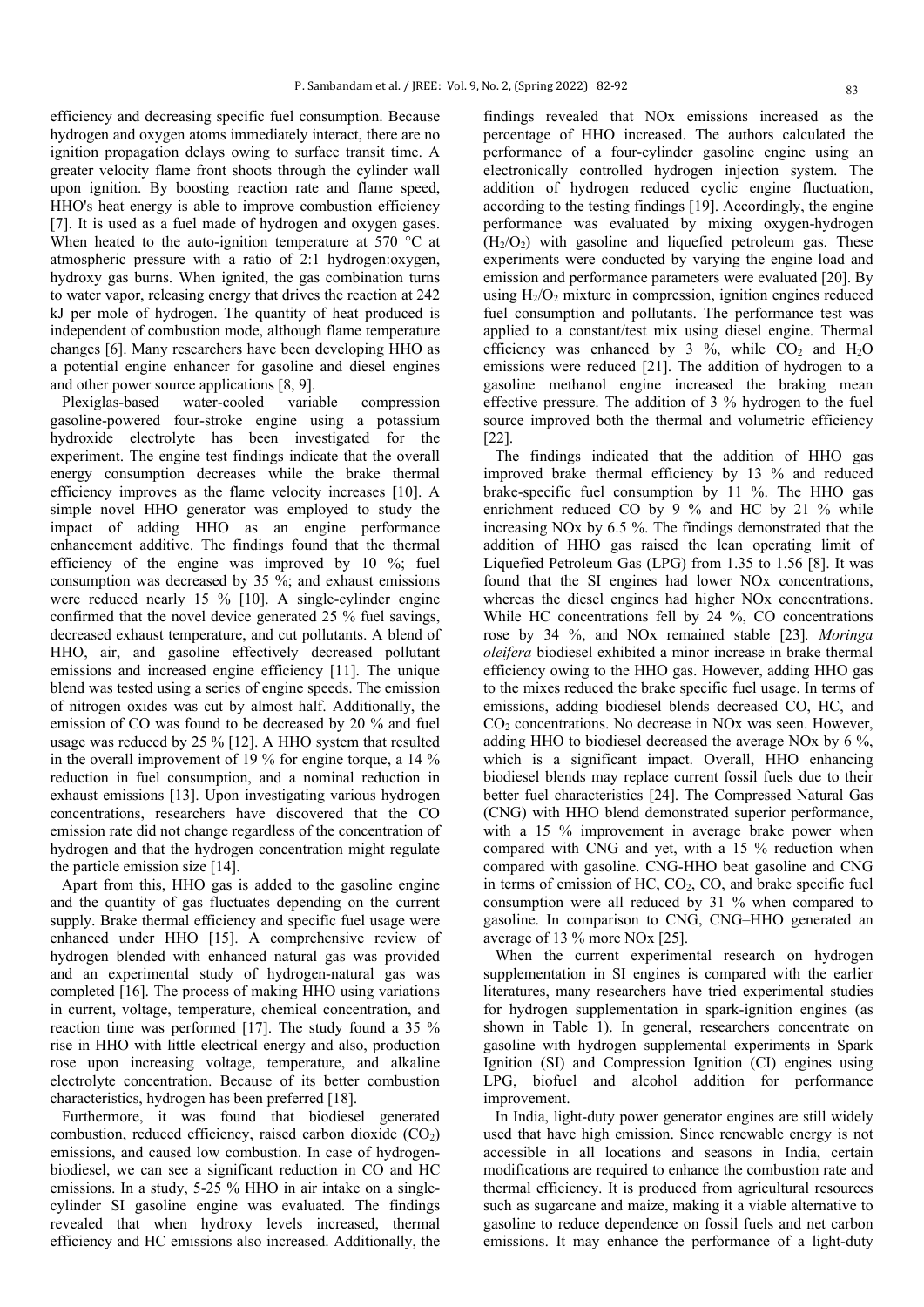gasoline generator engine. Completing the burning of HHO with gasoline minimizes harmful pollutants [33, 34].

 The key motivation for concentrating on the SI engine study was to improve the thermal efficiency and minimize the global emission. Accordingly, the present work was carried out on a light-duty power generator engine. Hydroxy gas was regulated at two flow variations of 0.15 kg/hr and 0.25 kg/hr on 10 % ethanol-blended gasoline (E10) fuel. Installation of an electrolyser that continuously supplies hydroxy gas to the engine is simple, effective, and ecologically beneficial.

| <b>Authors</b>                  | Engine                           | <b>Fuel used</b>               | <b>BTE</b> | <b>SFC</b>        | $\bf CO$          | HC          | NOx      |
|---------------------------------|----------------------------------|--------------------------------|------------|-------------------|-------------------|-------------|----------|
| Cakmak et al., 2021 [8]         | SI engine                        | $HHO + LPG$                    | 12.9%      | $11.2\%$          | $8.7\%$           | $21\%$      | $6.42\%$ |
| Gatot Setyono et al., 2020 [26] | SI engine                        | Ethanol + HHO                  | $5\%$      | $6\%$             |                   | -           |          |
| Bahman Najafi et al., 2021 [27] | Diesel engine<br>dual fuel       | $B20 + HHO$                    | $3.2 \%$   | $13.5\%$          | $21.2\%$          | -           | 13.7%    |
| Usman et al., 2020 [28]         | SI engine $@219$<br>cc           | $HHO + LPG$                    | $7\%$      | $15\%$            | $21\%$            | $21.8\%$    | $16.1\%$ |
| Shajahan et al., 2020 [29]      | SI engine                        | <b>HHO</b>                     | 22.8 % 介   | 36.4% $\sqrt{4}$  | 10.5 % $\sqrt{0}$ | $24\%$      |          |
| Hariharan et al., 2019 [18]     | SI engine $\omega$<br>553 cc     | <b>HHO</b>                     | 4.5 % 企    | $12\%$            | 48.5 % $\sqrt{6}$ | 47.5 % $\&$ | $20.5\%$ |
| Baltacioglu et al., 2019 [30]   | Diesel engine<br>$\omega$ 219 cc | $B10 + E5 +$<br><b>HHO</b>     | $2.82\%$   | 8.39 % $\sqrt{1}$ | $\qquad \qquad -$ | -           | 8.57%    |
| Karagoz et al., 2018 [31]       | SI engine<br>$@1124$ cc          | H <sub>2</sub> /O <sub>2</sub> | $10.4\%$   | 3.3 % $\sqrt{4}$  | $12.5\%$          | $25\%$      | 23 % 企   |
| Brayek et al., 2016 [32]        | SI engine $(a)$ 98<br>cc         | $H_2/O_2$                      |            | $10.4\%$          | 42 % $\sqrt{0}$   | $20.5\%$    | $20\%$   |
| Kassaby et al., 2016 [7]        | SI engine $(a)$<br>1289 cc       | <b>HHO</b>                     | $10\%$     | $34\%$            | $18\%$            | $14\%$      | $15\%$   |

**Table 1.** Studies on the effect of HHO addition on SI and CI engines

 The necessary test runs with and without hydroxy gas were conducted under four different load conditions from zero to full load to ensure the optimum performance and lowest pollutant emissions. The objective of the present work is to: (1) study the impact of hydroxy gas on the improvement of performance parameters in small generator SI engine powered with ethanol gasoline blend; (2) investigate the engine performance and emission characteristics adoption with hydroxy gas and choose an optimized injection rate of hydroxy gas to enhance the thermal efficiency and minimize the HC and CO emission.

#### **2. EXPERIMENTAL DETAILS**

#### **2.1. Hydroxy gas production**

Hydrogen is the most reliable alternative due to the current worldwide lack of energy. The practicality of electrolysis lies in the production of hydrogen. HHO is still widely recognized in vehicles that use water as fuel. Despite the tremendous amount of energy required to decompose water molecules, several controversial ideas persist about HHO fuel or fuel additives. In this research, HHO was generated by electrolysis of water utilizing titanium electrodes as both cathode and anode. Sodium sulfate was employed as an electrolyte in an electrolytic cell, and it decomposed water with the liberation of heat. Heat control techniques were sufficient. The electrolysis process also liberated energy. The pulse width modulation technique for HHO production was invented and produced by Baltacıoglu (2019) [30]. In this procedure, the hydroxy output is regulated under the operating requirements of internal combustion engines. A 12-volt, 14-amp battery was employed to provide current to the anode, which was subsequently transferred to the cathode through the electrolyte. The electrolytic glass chamber contained everything required to handle the ingredients and HHO

delivery and production. The properties of base fuel gasoline, ethanol, and HHO are tabulated in Table 2.

**Table 2.** Properties of gasoline, ethanol, and hydroxy gas

| <b>Properties</b>                         | Ethanol    | Gasoline    | <b>Hydroxy</b> gas |
|-------------------------------------------|------------|-------------|--------------------|
| Chemical<br>formula                       | $C_2H_5OH$ | $C_8H_{18}$ | HHO                |
| Density at 20 $\degree$ C<br>$(kg/m^3)$   | 789        | 765         | 600                |
| Molecular<br>weight $(g/mole)$            | 46.07      | 114.18      | 17.01              |
| Stoichiometric<br>air-to-fuel ratio       | 8.94       | 14.49       | 34                 |
| Autoignition<br>temperature $(^{\circ}C)$ | 363        | 257         | 585                |
| Net heating<br>value (MJ/kg)              | 26.8       | 44          | 55                 |
| Octane number<br>(research)               | 111        | 92          | 130                |
| Oxygen content<br>wt. $\%$                | 35         | 0           | 33                 |

 A hydroxy generator generated HHO when installed in the engine without any modifications to the engine assembly. Electrolysis of different molar concentrations of aqueous catalyst was employed to generate much of the gas generated. Sodium hydroxide (NaOH) aqueous solutions were utilized as electrolytes in this research. Further separating the anode and cathode electrodes is done by a semipermeable membrane which is immersed in the electrolyte. The primary chemical component is a catalyst composed of sodium hydroxide, often referred to as caustic soda. It is a salt composed of sodium and hydroxide ions. In the creation of hydrogen, the use of sodium hydroxide leads to high hydrogen generation rates and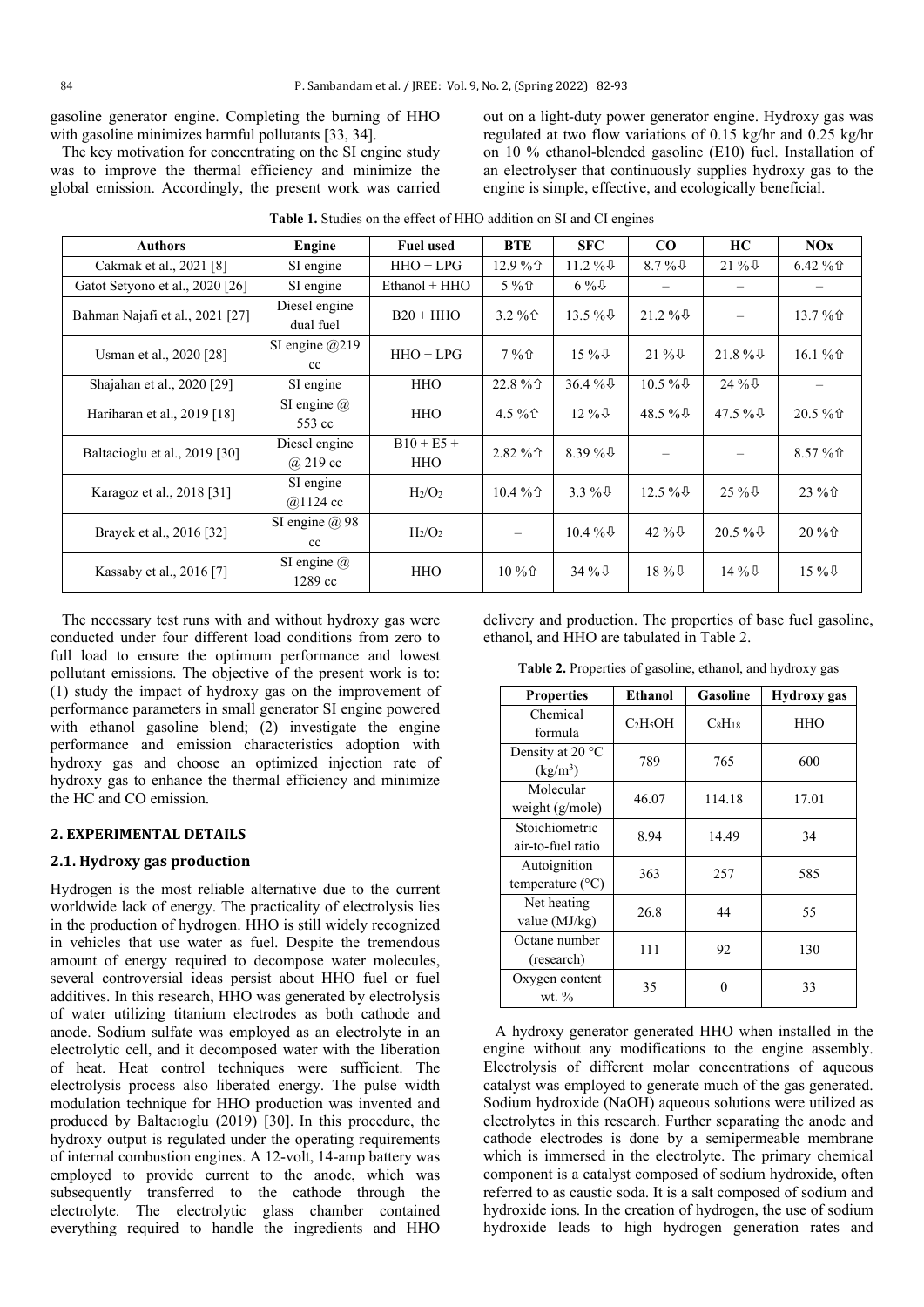reduced operating temperatures. The positively charged anodes were successful in decomposing the water molecules contained in the electrolyte, allowing for the release of oxygen and hydrogen gases over the top surface of the reactor's upper surface. Although the simple mixing of HHO and hydrogen had little effect on lowering fuel consumption, the mixture had a significant impact on improving the competency of the fuel. Although the HHO composition of 1/3 volume percent and 2/3 volume percent hydrogen with an octane rating of 130 has reduced in recent years, it still provides adequate performance in engines that run on gaseous fuels or gasoline. Greater fuel combustion translates into less waste being released into the environment. It is then necessary to supply the combustion chamber with the hydroxy gas produced [35].

## **2.2. Engine setup**

The engine utilized in the test was built according to the specifications (Table 3). It was decided to conduct this investigation using a spark-ignition engine at a compression ratio of 4.5:1 and a peak output of 3 kW at an engine speed of 3600 rpm, as a single-cylinder, four-stroke air-cooled engine. After injecting the controlled volume of hydroxy gas into the air intake manifold and mixing it with gasoline and air, the engine was ready to go. It is the primary job of hydrogen to enrich the reaction and that of oxygen to support the process of oxygen to enrich the reaction.

**Table 3.** Experimental engine specification

| Parameter         | <b>Description</b>           |  |  |
|-------------------|------------------------------|--|--|
| Engine type       | Four-stroke, single-cylinder |  |  |
| Power             | 3 kW @ 3600 rpm              |  |  |
| Fuel              | Gasoline and kerosene        |  |  |
| Displacement      | 197 cc                       |  |  |
| Bore and stroke   | $67 \times 56$ mm            |  |  |
| Compression ratio | 4.5:1                        |  |  |
| Cooling system    | Air-cooled engine            |  |  |
| Load type         | Mechanical type              |  |  |



(a) Schematic diagram of the experimental setup



(b) Experimental engine setup with Hydroxy gas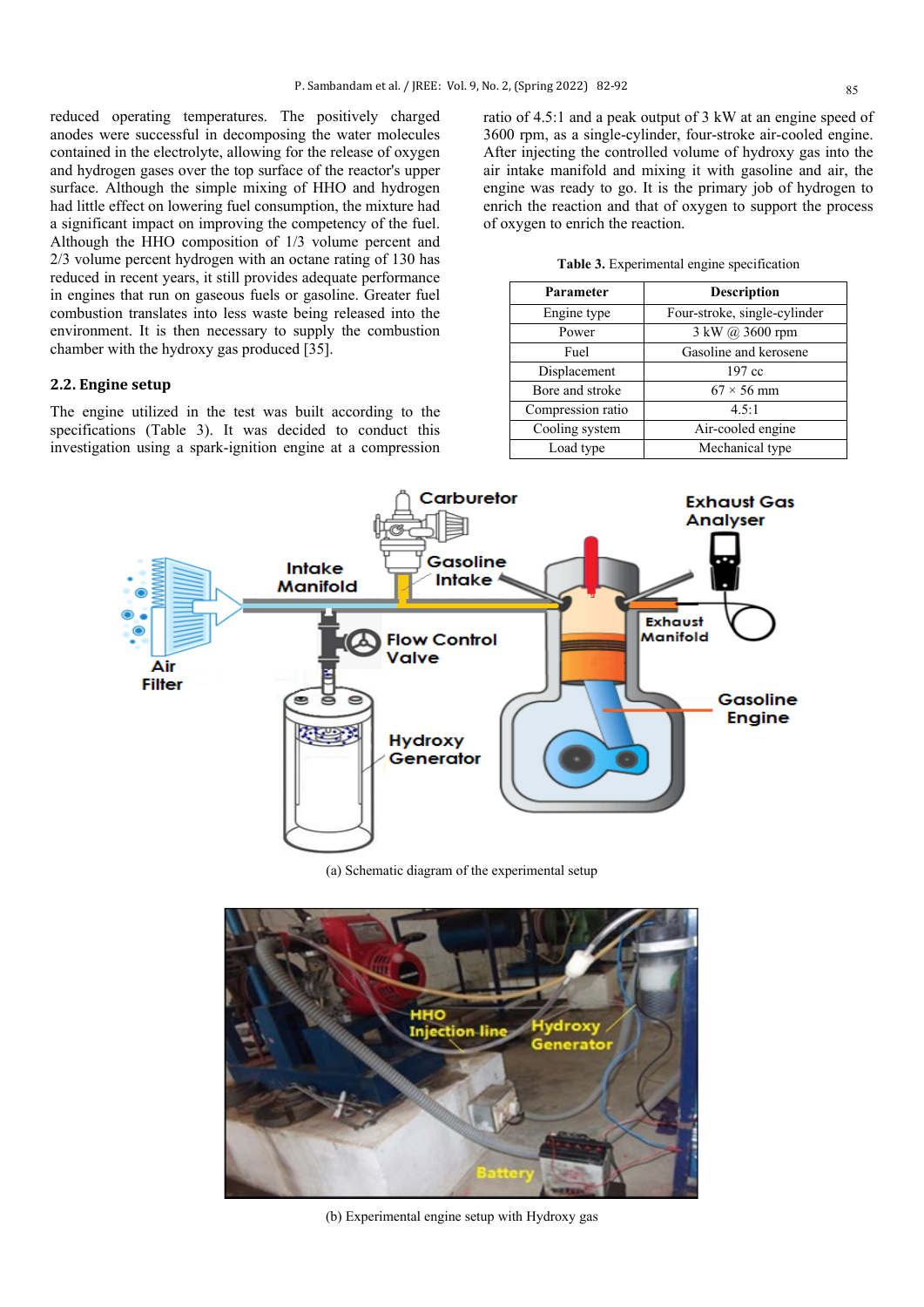

(c) Experimental engine setup with loading setup **Figure 1.** Experimental setup

A single-cylinder four-stroke air-cooled, spark-ignition engine with an incremental load was used in this study to examine the ethanol blend and HHO performance and emission characteristics. The incremental load was changed by mechanical loading. A schematic diagram of the use of hydroxy gas in a light-duty power generator engine is shown in Figure 1 (a) and gasoline engine experimental setup is shown in Figure 1 (b) and (c). The engine was first started using gasoline and was, then, subjected to a series of tests until steady-state operating conditions were achieved. Thermal efficiency, specific fuel consumption, HC, CO, and oxygen emissions were measured. The test runs were carried out according to the weight of the load. Similar procedures were used when using ethanol-blended gasoline with HHO enrichment. The HHO was tested for two different contributions of 0.15 kg/hr and 0.25 kg/hr. At the time of the experiment, the atmospheric pressure was 1.013 bar and the temperature was approximately 30 °C. To achieve greater precision, all possible measurable parameters were gathered in each trial and the mean values were calculated.

#### **2.3. Experimental analysis**

The experiment was performed in the single cylinder gasoline engine specified in Table 3. The thermal efficiency and specific fuel consumption were analyzed using the following equations:

Thermal efficiency = (Indicated power / Head supplied)  $\times$  100

Indicated power = Friction power + Brake power

Brake power =  $(2\pi N T)/60$ 

Torque = Weight  $\times$  Radius

Head supplied = Fuel consumption  $\times$  Calorific value

Fuel consumption =  $(Q*10-6 / t) \times$  Density

Specific fuel consumption = Total fuel consumption / Brake power

where N is the speed of the engine in rpm, T is torque (Nm), Weight is used for loading on the engine (kg), Radius is radius of drum used for loading (m), Q is sample fuel consumption measured as 10 ml, and t is the time taken for fuel consumption (sec).

 On the analysis of emission measurement, Crypton 680 series Analyser was used for this research. It is a fully microprocessor-controlled exhaust gas analyzer employing Non-Dispersive Infra-Red (NDIR) Techniques. The unit measures carbon monoxide, carbon dioxide, and hydrocarbons. A further channel is provided employing electrochemical measurement of oxygen and chemical sensor used for nitrogen oxides. It has a response time of 11 seconds to 95 % of final reading under the Operating Pressure of 750- 1100 bar. It operates at a minimum flow rate of 5 litres/min. The technical details of Crypton 680 emission analyzer are tabulated in Table 4.

| <b>Measurement</b> | Range            | Accuracy      | <b>Resolution</b> | <b>Instrument</b>                                        |
|--------------------|------------------|---------------|-------------------|----------------------------------------------------------|
| CO                 | 0 to 10 $\%$     | $\pm 0.03 \%$ | $0.01\%$ vol.     | Crypton 680 series analyzer, NDIR technique              |
| HС                 | 0 to $10000$ ppm | $\pm 10$ ppm  | ppm vol.          | Crypton 680 series analyzer, NDIR technique              |
| Oxygen             | 0 to 25 $\%$     | $\pm 0.10 \%$ | $0.01\%$ vol.     | Crypton 680 series analyzer, Electrochemical measurement |
| NOx                | 0 to 5000 ppm    | $\pm$ 25 ppm  | l ppm             | Crypton 680 series analyzer, chemical sensor             |

**Table 4.** Details of emission analyser

 On the experimentation, the Crypton 680 series Analyzer was connected at the exhaust system and the emission values were observed for different fuel blends in different loading conditions. The percentage of variation for each parameter can be observed in comparison with base gasoline readings.

#### **3. RESULTS AND DISCUSSION**

#### **3.1. Impact on thermal efficiency**

The maximum thermal efficiency of gasoline engines is about 30 %. This implies that the remaining 70 % of the heat energy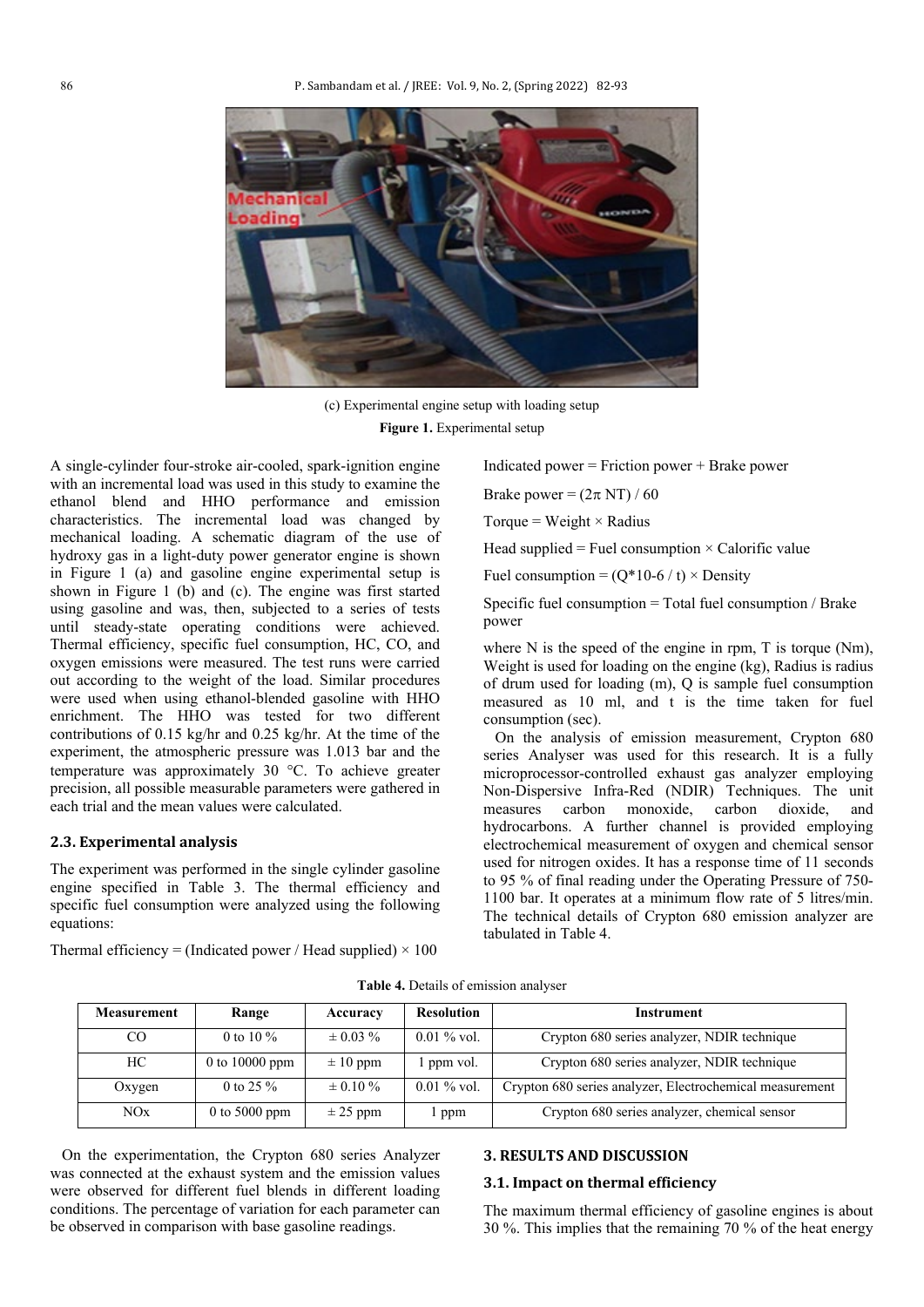was lost, but it was used to maintain engine temperature and extend the engine span life. Accordingly, half of heat energy was injected into the exhaust gases. The other half of the heat energy was carried out with the cooling unit of the engine through the radiator. Figure 2 depicts the change in thermal efficiency as a function of load, while the blending of HHO results in increased combustion, as previously stated. The thermal efficiency achieved using HHO at full load was raised from 13 % to 23.6 % at two flow variations along with ethanol blend because the flame speed of hydrogen was three times greater than the gasoline and the extensive flammability of hydrogen that scattered throughout the chamber achieved complete combustion. Moreover, hydrogen enables combustion to finish in a shorter amount of time [19].



**Figure 2.** Impact of HHO of thermal efficiency on ethanol-gasoline engine

 The cycle exhibits characteristics that are closer to perfect constant volume combustion and an improvement in efficiency. The improved thermal efficiency was recorded by 15 %, 20 %, 23.6 %, and 26.7 % for 0.25 kg/hr HHO injection with ethanol blend in load conditions of 25 %, 50 %, 75 %, and 100 %, respectively. This is due to stratified charges surrounding the spark plug. The remainder of the region is occupied by the lean mixture, resulting in a higher combustion rate than when running an engine test with gasoline alone [21]. Consequently, the characteristics of hydroxy gas lead to complete combustion and high thermal efficiency in large quantities. The enrichment of 0.25 kg/hr HHO was noted to be 19.1 % and 8.6 % higher than conventional fuel and lower than hydroxy gas induction rate. Upon the adoption of HHO, this improvement was noticed by enhanced flame velocity and greater air utilization, which resulted in better power output of the engine. In contrast, the combustion efficiency of the engine operating without HHO under various load conditions declined [30]. Moreover, the thermal efficiency of ethanol blend gasoline was lower than that of gasoline and HHO enrichment because ethanol had a lower stoichiometric ratio than gasoline, which enabled greater fuel mass to be burned with the same quantity of air [26].

## **3.2. Impact on brake specific fuel consumption**

Figure 3 shows the impacts of the induction of HHO into ethanol mixed gasoline on brake specific fuel consumption under four different loads conditions. From the result, it was found that specific fuel consumption in the initial load condition was higher for all test fuel. This result was responsible for high friction power and inferior combustion in the initial load condition. Similar to a previous related work, the higher fuel consumption than other load results from the HHO generator's partial power absorption being more significant than that of the other loads [31]. The result was noted that specific fuel consumption (BSFC) of ethanol blend was observed to be higher than other fuel. It could be attributed to lower heating value of ethanol which required a greater amount of fuel to produce the same power output of the engine. The effect of HHO injection on an ethanol blend demonstrated that BSFC increased from 27 % to 36 % as compared to gasoline operated engine.



**Figure 3.** Impact of HHO of brake specific fuel consumption on the ethanol-gasoline engine

 The result of BSFC was 0.396, 0.342, and 0.252 kg/kW.hr for gasoline, 0.15 kg/hr and 0.25 kg/hr of HHO injection with ethanol blend, respectively. It was clearly identified that the association of HHO with gasoline minimized the fuel consumption owing to enhanced flame propagation and less flame-quenching zones, which exhibited a better combustion rate [33]. From the results, 0.15 kg/hr HHO addition resulted in decreased fuel consumption between 9.2 % and 17.5 % relative to gasoline in initial and peak load conditions. The least BSFC was noticed for 0.25 kg/hr of HHO addition at peak load owing to better flame speed and enriched energy value of A/F mixture which led to consumption of less fuel quantity to produce the same brake power [22].

#### **3.3. Impact of carbon monoxide emissions**

With regard to CO concentrations in the air, they are deficient and restricted, but are primarily used in the formation of a low-level ozone. Figure 4 presents the CO emission rate as a function of different load conditions for gasoline and its ethanol blend with HHO induction. The Air-Fuel (A/F) ratio and combustion efficiency are the prime reason for the formation of CO emission in internal combustion engines. In the engine, a mid-range load condition led to a drop in CO emission. It was mainly due to chemically correct A/F mixture condition that enhanced the combustion rate [2]. CO emissions might have been reduced by adding oxygenated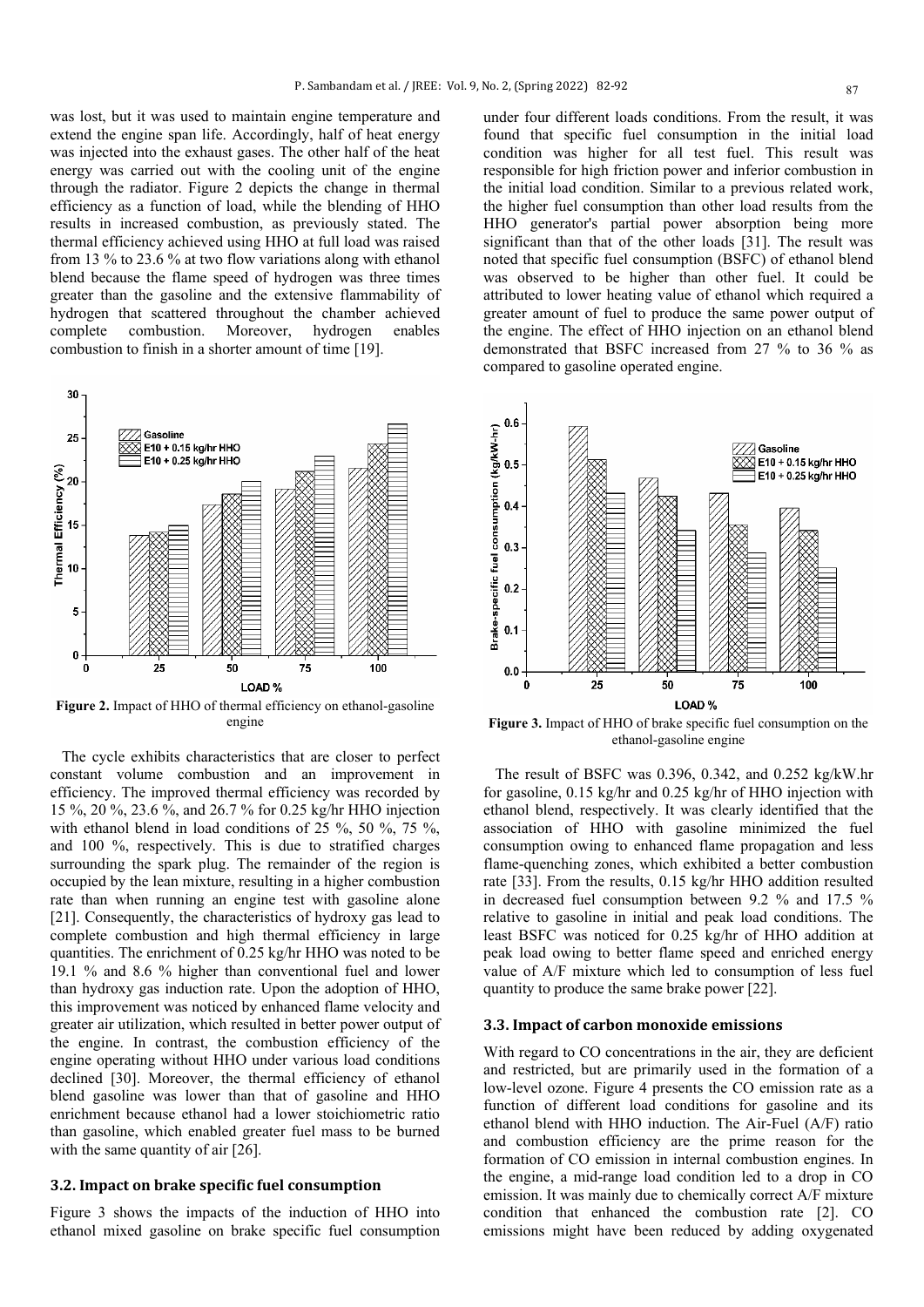compounds, which promoted CO combustion in the cylinder or post-combustion processes. It was evident that the inherent  $O<sub>2</sub>$  content in the ethanol would lead to a reduction in CO emissions. However, dilution of the fuel may not be the only way to decrease CO emissions. When rising the hydrogen concentration with the ethanol blend, a drastic reduction in CO emission was observed for all load ranges, mainly because the lower C/H ratio in the hydrogen fuel restricts the CO formation [12].



**Figure 4.** Impact of HHO of carbon monoxide on ethanol-gasoline engine

 Improved combustion and lean engine operation caused by the blending of HHO resulted in CO volume percentage reduction rates of 7.2 % to 11.5 % and 3.85 % to 9.2 % for 0.25 kg/hr and 0.15 kg/hr, respectively, as related to gasoline fuel. Moreover, the absence of carbon in HHO substantially reduced CO generation. HHO allows the engine to operate even at a low level of load condition. This result might result from the superior properties of HHO such as wide range of flammability and high flame velocity [15]. High diffusivity of HHO could be easily prepared by the homogenous ethanol blend that leads to a shorter combustion period and promotes the conversion rate of  $CO<sub>2</sub>$ , thereby reducing CO emission drastically [26].

#### **3.4. Impact on oxygen**

Figure 5 exhibits the presence of oxygen content in exhaust gas as a function of engine load for gasoline and its blends with HHO. The leaning action of ethanol also has the additional effect of raising the A/F fuel ratio to a higher value, resulting in the combustion process being closer to stoichiometric conditions and decreasing the oxygen concentration in the exhaust [21]. The test results showed that increase in the engine load causes a reduction in oxygen emissions for all test fuels because of their enhanced combustion rate. The combustion process is expedited under greater engine load circumstances, as seen in the graph. It is possible to infer that the addition of HHO to gasoline resulted in a reduction in the quantity of oxygen produced during the post combustion process [23].

 This is mainly due to the high stoichiometric A/F ratio of HHO that utilizes much air during combustion and leads to the insignificant presence of  $O_2$  in exhaust gas. The addition of HHO resulted in complete combustion and lean engine performance and led to a reduction in oxygen concentration from 13.1 vol. % to 7.4 vol. % for 0.15 kg/hr HHO enrichment. Moreover, the rate of adding 0.25 kg/hr HHO enhanced the combustion rate, which led to a substantial increase in heat conversion. It is evident that the amount of oxygen availability in the exhaust for 0.25 kg/hr of HHO addition was  $7 \frac{9}{6}$ ,  $22 \frac{9}{6}$ ,  $28 \frac{9}{6}$ , and  $44 \frac{9}{6}$  lower when compared with gasoline in the four load conditions, respectively.



**Figure 5.** Impact of HHO of oxygen on ethanol-gasoline engine

## **3.5. Impact on unburned hydrocarbon emissions**

The results demonstrated the quantity of unburned hydrocarbons (UBHCs) released into the atmosphere. Figure 6 displays the difference in HC emission with various engine load conditions for gasoline and its blend with enriched hydrogen. It was found that HC emission gradually dropped up to a mid-range load condition and then, it drastically increased due to fuel rich zone which was higher in peak load conditions [31]. Incomplete combustion of fuel is a significant reason for the presence of UBHC in exhaust. UBHC emissions in the exhaust were reduced by 17.6 % at a maximum load and 22 % at a minimum load in the presence of 0.25 kg/hr of HHO when compared with gasoline. HHO with ethanol blend was adopted and it was found that the significant reduction of HC emission was observed for all load conditions. A greater degree of complete combustion and improved engine performance with the addition of HHO influenced lower HC emission formation [34]. Consequently, percentage reduction in UBHC volume ranged between 5 % and 10 % when measured at a volumetric flow rate of 0.15 kg/hr as related to gasoline. It might be due to the enhanced chemical reaction and lack of carbon in the reaction mixture, which led to promotion of the complete oxidation of HC. The result of HC emission from gasoline and 0.15 kg/hr and 0.25 kg/hr of HHO with ethanol bend was 272, 245, and 224 ppm, respectively. The high rate of HHO results in scattered throughput from the cylinder, thereby promoting uniform combustion. Hydrogen reacts within a shorter quenching time than gasoline and results in a reduction in HC emissions. The strong flammability limits of ethanol and the relatively high in-cylinder pressure as well as the temperature generated by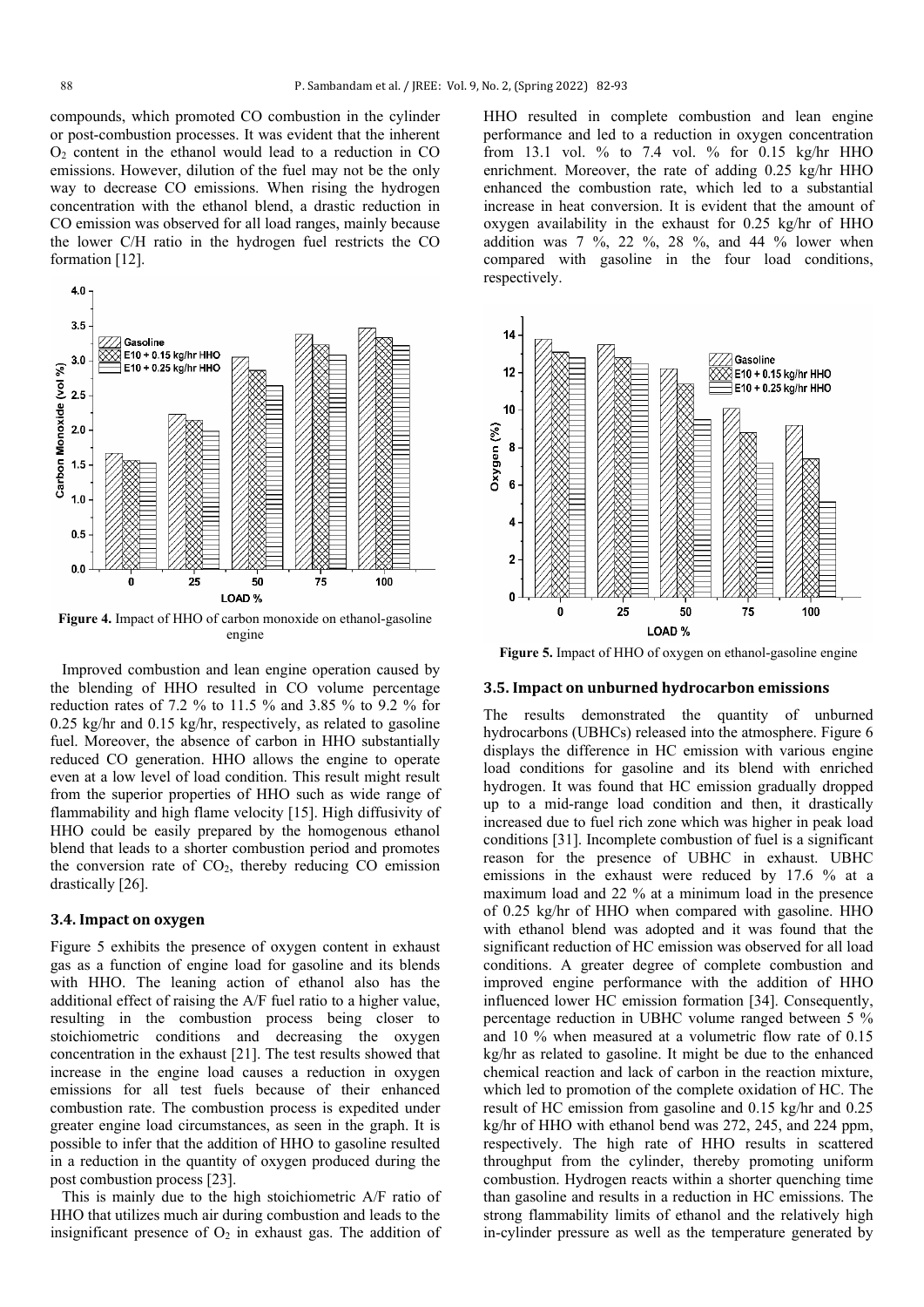the fast flame velocity and the ethanol blends resulted in a decrease in the volume of HC emissions. Increase in oxygen by blending with ethanol led to complete combustion and, as a consequence, reduced levels of UBHC emissions [36].



**Figure 6.** Impact of HHO of UBHC on ethanol-gasoline engine

## **3.6. Impact on nitrogen oxides emissions**

The influence of hydrogen enrichment with ethanol blend on the formation of NOx emission in SI engine is presented in Figure 7. Production of high cylinder temperature during combustion results in NOx formation in the engine; similarly, with a gradual increase in the concentration of HHO, the NOx gradually increased in SI engine. It could be attributed to the higher heat value of hydrogen that dissipates a greater amount of heat during combustion and also aids in the promotion of nitrogen oxidation. In addition, the presence of HHO in the combustion chamber enhanced both the intensity of combustion and the temperature of the combustion chamber and this resulted in increase in the NOx emission [31]. NOx emissions in the exhaust were recorded to be 25 % higher than base gasoline as compared with the presence of 0.25 kg/hr of HHO in the mid-range load condition. However, the rate of increase was 33 % in the maximum load condition at a HHO injection of 0.15 kg/hr on the ethanol-gasoline blend. The primary cause for this was a greater concentration of HHO in

the combustion chamber, which increased the temperature of the combustion chamber and resulted in the production of NOx in the process [24]. In the cylinder, the probe's temperature and the excess quantity of oxygen concentration have the most significant effect on the production of NOx emissions. When exposed to high temperatures, the nitrogen chains were eventually decomposed and dissolved. Next, these nitrogen bonds combined with the oxygen molecules in the monotonic form was contained inside the cylinder. The formation of NOx emissions was also influenced by the rate at which nitrogen molecules reacted throughout combustion when the temperature increased beyond a threshold [16].

## **3.7. Comparison of present investigation with literatures**

The current experimental study of ethanol and HHO fuel in the SI engine is compared to the literature, which indicates that many researchers have experimentally investigated HHO supplementary fuel in the engine. Table 5 compares the present study's performance and emissions to those of Hariharan et al., 2019 [18], Usman et al., 2020 [28], and Çakmak et al., 2021 [8].



**Figure 7.** Impact of HHO of nitrogen oxides on the ethanol-gasoline engine

| <b>Parameters</b>          | Hariharan et al., 2019 [18] | <b>Usman et al., 2020 [28]</b> | Cakmak et al., 2021 [8] | <b>Present study</b>          |  |
|----------------------------|-----------------------------|--------------------------------|-------------------------|-------------------------------|--|
| Engine Specification       | CI engine, 3.7 kW @ 6000    | SI engine, 219 cc Single       | SI engine Single        | SI engine, $3 \text{ kW} (a)$ |  |
|                            | rpm                         | cylinder                       | cylinder                | $3600$ rpm                    |  |
| Supplementary fuel         | HHO                         | $HHO + LPG$                    | $HHO + LPG$             | $HHO + E10$                   |  |
| Thermal efficiency $(\% )$ | 4.5%                        | $7\%$                          | 12.9%                   | $23.6\%$                      |  |
| Specific fuel              | $12\%$                      | $15\%$                         | $11.2\%$                | $36\%$                        |  |
| consumption (kg/kW-hr)     |                             |                                |                         |                               |  |
| CO(%)                      | 48.5 % $\sqrt{6}$           | $21\%$                         | 8.7% $\sqrt{6}$         | $11.5\%$                      |  |
| $HC$ (ppm)                 | 47.6 % $\&$                 | ۰                              | $21\%$                  | $22\%$                        |  |
| $NOx$ (ppm)                | $20.5\%$                    | 16.1 % û                       | $6.42\%$                | 25 % 企                        |  |

**Table 5.** Comparison of experimental results of SI engine

 These experimental studies demonstrated that Brake specific fuel consumption figures might be improved. The current research looked into a greater decrease in specific fuel consumption than previous studies; this is because the engine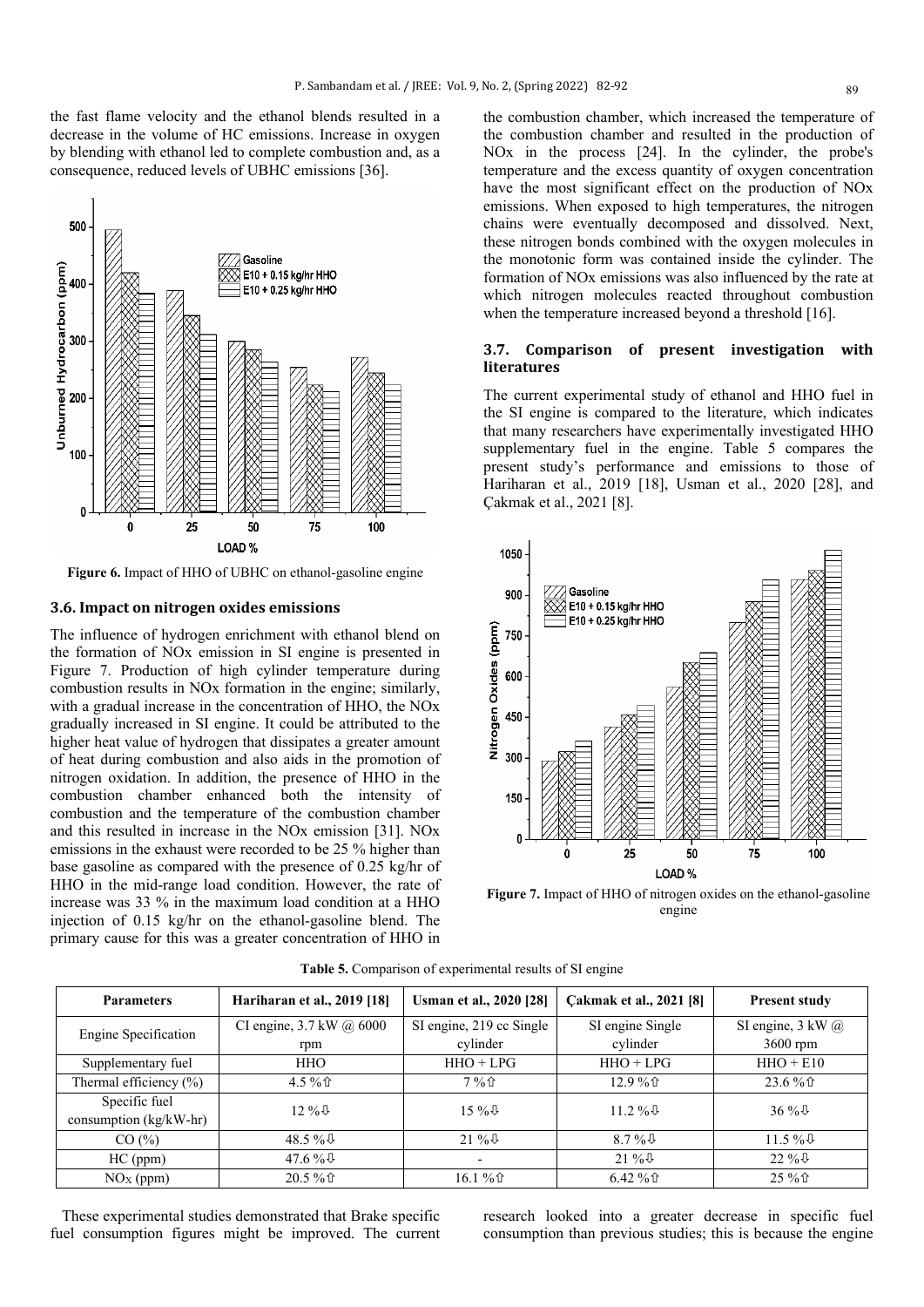capacity is smaller and the combustion conduit is smaller, which enables a wider variety of flames and a quicker combustion rate. The greater thermal efficiency obtained compared to previous studies is due to the hydrogen sharing affecting the pace of combustion. Emissions in all previous investigations, including this experimental study, revealed that harmful compounds such as unburned hydrocarbons and carbon monoxide were significantly reduced. This is because of the increased flame velocity and calorific value induced by hydrogen enrichment. On the other hand, the higher temperature generated by HHO supplemented combustion led to the generation of more nitrogen oxides.

## **3.8. Environmental impact of HHO on gasoline engine**

This study mainly focuses on reducing harmful emissions of CO and HC from a small gasoline power generator. CO harms human health by decreasing the ability of blood to transport oxygen to and from tissues. Furthermore, CO enters the circulation rapidly, converting hemoglobin to carboxyhemoglobin (COHb). Similarly, when CO is found in the lungs, hemoglobin does not reach 100 % oxygen saturation. The American Heart Association reports that COHb values of 10 % cause headaches, 25 % cause nausea and weakness, and 35 % cause coma or death in otherwise healthy people. CO affects human health by impairing the capacity of the blood to carry oxygen to and from the body's tissues. CO is breathed and quickly crosses the lung alveolar epithelium into the bloodstream, where it converts hemoglobin to COHb.

 Changes in cognitive functioning, psychological issues, and respiratory system damage are all related to HC exposure. Apart from this, cancer and other general health problems are also linked to HC exposure. There has also been an effort to measure toxicity. One example is benzene, which causes leukemia in humans and is present in gasoline and crude oil. This HC is also known to decrease white blood cell synthesis, suppress the immune system, and increase white blood cell susceptibility to infection. There is evidence that reactive and hydrophobic aromatic compounds such as benzenes, naphthalene, styrene, or xylene isomers that harm seed germination in many plants. Additionally, the phototoxicity of contaminants changes with plant growth stage [33].

 The present investigation revealed that HHO on an ethanol mix improved fuel economy and efficiency. The smaller engine capacity and combustion conduit enable a broader spectrum of flames and a faster combustion rate. Because hydrogen sharing influenced the fastness of fuel burning, this research generated higher thermal efficiency. Other studies, such as the current research, showed that pollution emissions such as UBHCs and CO were greatly decreased. This is because hydrogen enrichment increases the flame velocity and calorific value. The greater temperature in hydrogen-added combustion produces more nitrogen. To run this engine with a hydrogen electrolyzer, the values of increased thermal efficiency and reduced pollution emissions have been highlighted.

## **4. CONCLUSIONS**

The fossil fuel industry now supplies a significant portion of the world's energy requirements, particularly in transportation. As a result of the scarcity of fossil fuels and the increasing release of hazardous pollutants into the environment, experts

have turned their attention to alternative energy sources such as ethanol and HHO. An experimental investigation was conducted on a light-duty power generator powered by an ethanol-gasoline blend with HHO to improve the engine's performance and reduce harmful emissions. HHO was generated by an electrolysis process and added to the intake manifold at two different flow rates and in 10 % ethanolblended gasoline. The further advantages include the following:

- With the addition of HHO, the thermal efficiency at the maximum load increased to 13 % and 23.6 % at 0.15 kg/hr and 0.25 kg/hr, respectively, owing to the boost produced by increased hydrogen flame velocity and a more comprehensive range of flames when using HHO.
- The combustion rate of ethanol-gasoline with a mixture of HHO was significantly enhanced. Fuel consumption was remarkably enhanced from 9 % to 36 % on a volume basis in different loading conditions.
- Enhanced and lean engine operation caused by the injection of HHO resulted in the CO volume reduction of 7.2 % to 11.5 % and 3.85 % to 9.2 % at volumes of 0.25 kg/hr and 0.15 kg/hr, respectively. In addition, the oxygen present in the exhaust was considerably reduced by 44 % due to the greater volume of complete combustion.
- The concentration of UBHCs was reduced by 17.6 % at maximum load and by 22 % at minimum load in the presence of 0.25 kg/hr of HHO, owing to the increased chain reaction caused by hydrogen and the absence of carbon in the system.
- NO<sub>x</sub> emissions were recorded to be 25 % more than base gasoline at minimum load in the presence of 0.25 kg/hr HHO and 33 % high at the maximum load with 0.15 kg/hr of HHO due to an increase in combustion chamber temperature.

 In the future, the present study can be protracted in the case of high-speed SI engine to enhance the performance and combustion characteristics using doping of nanoparticle with gasoline. The numerical study may target SI engine fuelled with another alternative energy to increase performance parameters. Furthermore, this research may be enhanced by including exhaust gas recirculation assistance to decrease  $NO<sub>X</sub>$ emissions and be modified to run in the dual fuel mode.

#### **5. ACKNOWLEDGEMENT**

We would like to show our gratitude to our institute Vel Tech Rangarajan Dr. Sagunthala R&D Institute of Science and Technology, Chennai, India for providing space to carry out this research in successful manner.

#### **NOMENCLATURE**

BSFC Brake Specific Fuel Consumption BTE Brake Thermal Efficiency CO<sub>2</sub> Carbon dioxide CO Carbon monoxide COHb Carboxyhemoglobin CNG Compressed Natural Gas CI Compression Ignition E10 10 % Ethanol-blended gasoline

- 
- HC Hydrocarbon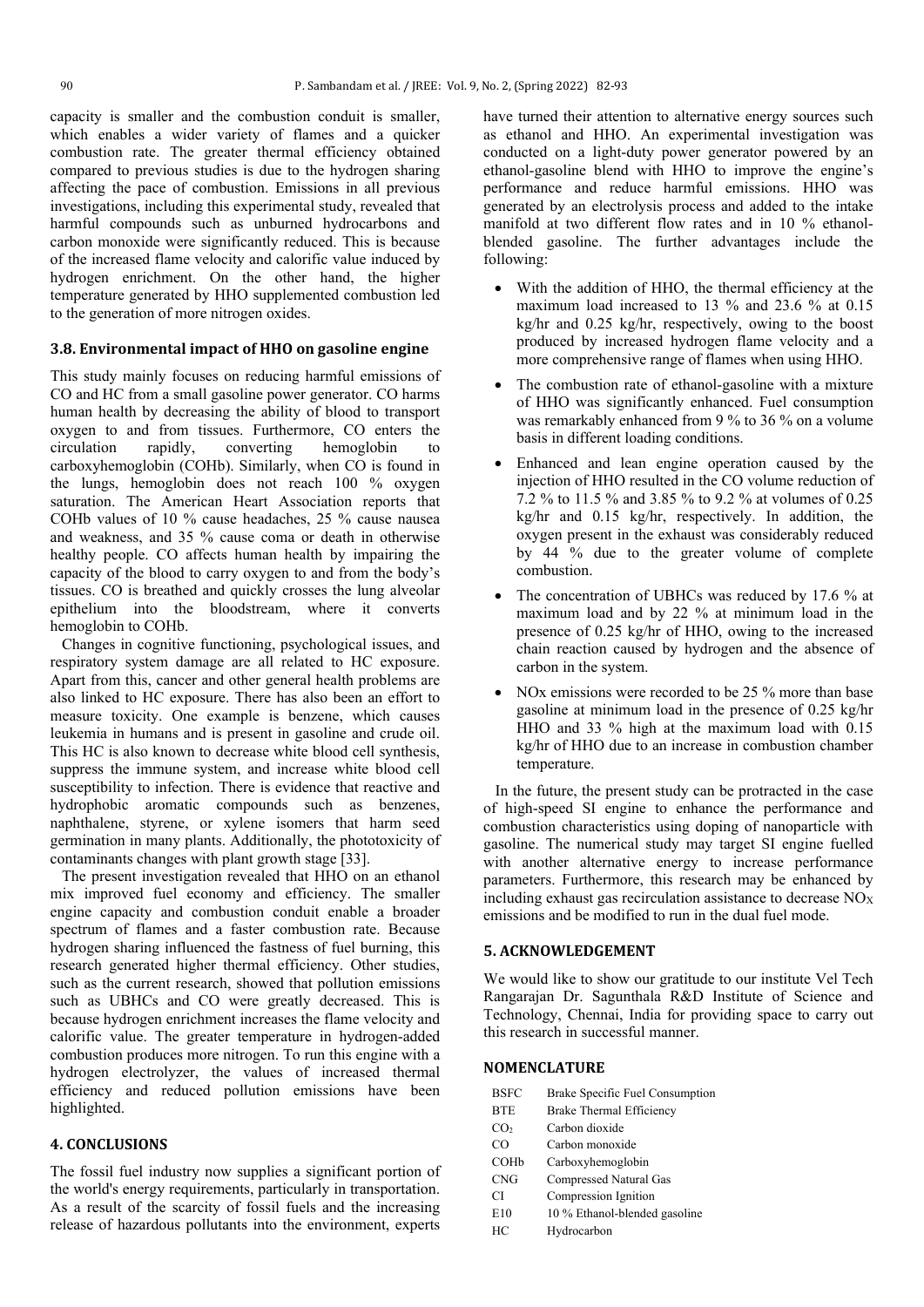| H,          | Hydrogen                 |
|-------------|--------------------------|
| <b>HHO</b>  | Hydroxy gas              |
| LPG         | Liquefied Petroleum Gas  |
| NOx         | Nitrogen Oxide           |
| <b>NDIR</b> | Non-Dispersive Infra-Red |
| О,          | Oxygen                   |
| <b>NaOH</b> | Sodium hydroxide         |
| SI          | <b>Spark Ignition</b>    |
| UBHC        | Unburned Hydrocarbons    |

#### **REFERENCES**

- 1. Shimada, A., Shirakawa, Y. and Ishikawa, T., "Improved thermal efficiency using hydrous ethanol reforming in advanced spark-ignition engines", *Proceedings of SAE 2016 International Powertrains, Fuels & Lubricants Meeting*, (2016). [\(https://doi.org/10.4271/2016-01-2262\)](https://doi.org/10.4271/2016-01-2262).
- 2. Köten, H., Karagöz, Y. and Balcı, Ö., "Effect of different levels of ethanol addition on performance, emission, and combustion characteristics of a gasoline engine", *Advances in Mechanical Engineering*, Vol. 12, No. 7, (2020), 1-13. **Engineering**, Vol. 12, No. 7, (2020), 1-13. [\(https://doi.org/10.1177/1687814020943356\)](https://doi.org/10.1177/1687814020943356).
- 3. Tibaquirá, J.E., Huertas, J.I., Ospina, S., Quirama, L.F. and Niño, J.E., "The effect of using ethanol-gasoline blends on the mechanical, energy and environmental performance of in-use vehicles", *Energies*, Vol. 11, No. 1, (2018), 221. (https://doi.org/10.3390/en11010221).
- 4. Doğan, B., Derviş, E., Hayri, Y. and Evren, K., "The effect of ethanolgasoline blends on performance and exhaust emissions of a spark ignition engine through exergy analysis", *Applied Thermal*<br> *Engineering*, Vol. 120, (2017), 433-443. *Engineering*, Vol. 120, (2017), 433-443. (https://doi.org/10.1016/J.APPLTHERMALENG.2017.04.012).
- 5. Najafi, G., Ghobadian, B., Yusaf, T., Safieddin Ardebili, S.M. and Mamat, R., "Optimization of performance and exhaust emission parameters of a SI (Spark Ignition) engine with gasoline–ethanol blended fuels using response surface methodology", *Energy*, Vol. 90, (2015), 1815-1829. (https://doi.org/10.1016/J.ENERGY.2015.07.004).
- 6. Najafi, B., Haghighatshoar, F., Ardabili, S., Band, Sh.S., Chau, K.W., and Mosavi, A., "Effects of low-level hydroxy as a gaseous additive on performance and emission characteristics of a dual fuel diesel engine fueled by diesel/biodiesel blends", *Engineering Applications of Computational Fluid Mechanics*, Vol. 15, No. 1, (2021), 236-250. (https://doi.org/10.1080/19942060.2021.1871960).
- El-Kassaby, M.M., Eldrainy, Y.A., Khidr, M.E. and Khidr, K.I., "Effect of hydroxy (HHO) gas addition on gasoline engine performance and emissions", *Alexandria Engineering Journal*, Vol. 55, No. 1, (2016), 243-251. (https://doi.org/10.1016/J.AEJ.2015.10.016).
- 8. Çakmak, A., Girisen, A.R. and Ozcan, H., "Effects of hydroxy gas addition on the performance and emission characteristics of liquefied petroleum gas-powered lean-operated spark-ignition engine", *SAE International Journal of Fuels and Lubricants*, Vol. 14, No. 1, (2021), 41-54. [\(https://doi.org/10.4271/04-14-01-0004\).](https://doi.org/10.4271/04-14-01-0004)
- 9. Arjun, T.B., Atul, K.P., Muraleedharan, A.P., Walton, P.A., Bijinraj, P.B. and Raj, A.A., "A review on analysis of HHO gas in IC engines", *Materials Today: Proceedings*, Vol. 11, (2019), 1117-1129. (https://doi.org/10.1016/J.MATPR.2018.12.046).
- 10. Murali, K.V., Haritha, R.A., Sandeep, K.M. and Raghu, A., "Effect of hydroxy gas addition on performance and exhaust emissions in variable compression spark ignition engine", *Materials Today: Proceedings*, Vol. 24, (2020), 930-936. (https://doi.org/10.1016/J.MATPR.2020.04.404).
- 11. Badr, M.H., Hassan, M.I. and EL-Hamalawy, A.A., "An on-demand hydrogen cell for automobile fuel consumption efficiency", *International Journal of Green Energy*, Vol. 12, No. 11, (2015), 1086- 1090. (https://doi.org/10.1080/15435075.2014.890105).
- 12. Musmar, S.A. and Al-Rousan., A.A, "Effect of HHO gas on combustion emissions in gasoline engines", *Fuel*, Vol. 90, No. 10, (2011), 3066- 3070. (https://doi.org/10.1016/J.FUEL.2011.05.013).
- 13. Yilmaz, A.C., Uludamar, E. and Aydin, K., "Effect of hydroxy (HHO) gas addition on performance and exhaust emissions in compression ignition engines", *International Journal of Hydrogen Energy*, Vol. 35, No. 20, (2010), 11366-11372. (https://doi.org/10.1016/J.IJHYDENE.2010.07.040).
- 14. Wang, S., Ji, C., Zhang, B. and Liu, X., "Performance of a hydroxygenblended gasoline engine at different hydrogen volume fractions in the

hydroxygen", *International Journal of Hydrogen Energy*, Vol. 37, No. 17, (2012), 13209-13218. (https://doi.org/10.1016/J.IJHYDENE.2012.03.072).

- 15. Patil, N.N., Chavan, C.B., More, A.S. and Baskar, P., "Generation of oxy-hydrogen gas and its effect on performance of spark ignition engine", *IOP Conference Series: Materials Science and Engineering*, Vol. 263, No. 6, (2017). (https://doi.org/10.1088/1757-Vol. 263, No. 6, (2017). (https://doi.org/10.1088/1757- 899X/263/6/062036).
- 16. Nanthagopal, K., Subbarao, R., Elango, T., Baskar, P. and Annamalai, K., "Hydrogen enriched compressed natural gas - A futuristic fuel for internal combustion engines", *Thermal Science*, Vol. 15, No. 4, (2011), 1145-1154. (https://doi.org/10.2298/TSCI100730044N).
- 17. Alam, N. and Pandey, K.M., "Experimental study of hydroxy gas (HHO) production with variation in current, voltage and electrolyte concentration", *IOP Conference Series: Materials Science and Engineering*, Vol. 225, No. 1, (2017). (https://doi.org/10.1088/1757- 899X/225/1/012197).
- 18. Hariharan, N., Senthil, V., Karthic, S.V. and Krishnamoorthi, M., "Influence of hydrogen enrichment on the combustion, efficiency and emissions of dual fuel engine", *Energy Sources, Part A: Recovery, Utilization, and Environmental Effects*, (2019), 1-18. *Utilization, and Environmental Effects*, (2019), 1-18. (https://doi.org/10.1080/15567036.2019.1675816).
- 19. Shivaprasad, K.V., Raviteja, S., Chitragar, P. and Kumar, G.N., "Experimental investigation of the effect of hydrogen addition on combustion performance and emissions characteristics of a spark ignition high speed gasoline engine", *Procedia Technology*, Vol. 14, (2014), 141-148. (https://doi.org/10.1016/J.PROTCY.2014.08.019).
- 20. Rajasekaran, T., Duraiswamy, K., Bharathiraja, M. and Poovaragavan., S., "Characteristics of engine at various speed conditions by mixing of HHO with gasoline and LPG", *ARPN Journal of Engineering and Applied Sciences*, Vol. 10, No. 1, (2015), 46-51. [\(https://citeseerx.ist.psu.edu/viewdoc/download?doi=10.1.1.1086.1341&](https://citeseerx.ist.psu.edu/viewdoc/download?doi=10.1.1.1086.1341&rep=rep1&type=pdf) [rep=rep1&type=pdf\)](https://citeseerx.ist.psu.edu/viewdoc/download?doi=10.1.1.1086.1341&rep=rep1&type=pdf).
- Bari, S. and Mohammad, E.M., "Effect of  $H_2/O_2$  addition in increasing the thermal efficiency of a diesel engine", *Fuel*, Vol. 89, No. 2, (2010), 378-383. (https://doi.org/10.1016/J.FUEL.2009.08.030).
- 22. Ji, C., Zhang, B. and Wang, S., "Enhancing the performance of a sparkignition methanol engine with hydrogen addition", *International Journal of Hydrogen Energy*, Vol. 38, No. 18, (2013), 7490-7498. (https://doi.org/10.1016/J.IJHYDENE.2013.04.001).
- 23. Jakliński, P. and Czarnigowski, J., "An experimental investigation of the impact of added HHO gas on automotive emissions under idle conditions", *International Journal of Hydrogen Energy*, Vol. 45, No.<br>23, (2020), 13119-13128. 23, (2020), 13119-13128. (https://doi.org/10.1016/J.IJHYDENE.2020.02.225).
- 24. Kanimozhi, B., Kumar, G., Alsehli, M., Elfasakhany, A., Veeman, D., Balaji, S., Thiran, T., Praveen K.T.R. and Sekar, M., "Effects of oxyhydrogen on the CI engine fueled with the biodiesel blends: A performance, combustion and emission characteristics study", *International Journal of Hydrogen Energy*, (2021). (https://doi.org/10.1016/J.IJHYDENE.2021.08.054).
- 25. Usman, M., Hayat, N. and Bhutta, M.M.A., "SI engine fueled with gasoline, CNG and CNG-HHO blend: comparative evaluation of performance, emission and lubrication oil deterioration", *Journal of Thermal Science*, Vol. 30, No. 4, (2021), 1199-1211. (https://doi.org/10.1007/s11630-020-1268-4).
- 26. Setyono, G., Anas, A.A. and Lillahulhaq, Z., "Hydroxy gas (HHO) supplement of ethanol fuel mixture in a single-cylinder spark-ignition matic-engine", *Journal of Mechanical Engineering and Mechatronics*,<br>Vol 5. No. 2. (2020), 114-121. Vol. 5, No. 2, (2020), 114-121. (https://doi.org/10.33021/jmem.v5i2.1136).
- 27. Thangavel, V., Momula, S.Y., Gosala, D.B. and Asvathanarayanan, R., "Experimental studies on simultaneous injection of ethanol–gasoline and n-butanol–gasoline in the intake port of a four stroke SI Engine", *Renewable Energy*, Vol. 91, (2016), 347-360. (https://doi.org/10.1016/J.RENENE.2016.01.074).
- 28. Usman, M., Farooq, M., Naqvi, M., Saleem, M.W., Hussain, J., Naqvi, S.R., Jahangir, S., Jazim, U.H.M., Idrees, S. and Anukam, A., "Use of gasoline, LPG and LPG-HHO blend in SI engine: A comparative performance for emission control and sustainable environment", *Processes*, Vol. 8, No. 1, (2020). (https://doi.org/10.3390/pr8010074).
- 29. Shajahan, M.I., Sambandam, P., Michael, J.J. and Abdelmoneam, H.H.M., "Environmental impact of oxyhydrogen addition on high-speed gasoline engine characteristics", *Energy Sources, Part A: Recovery,*